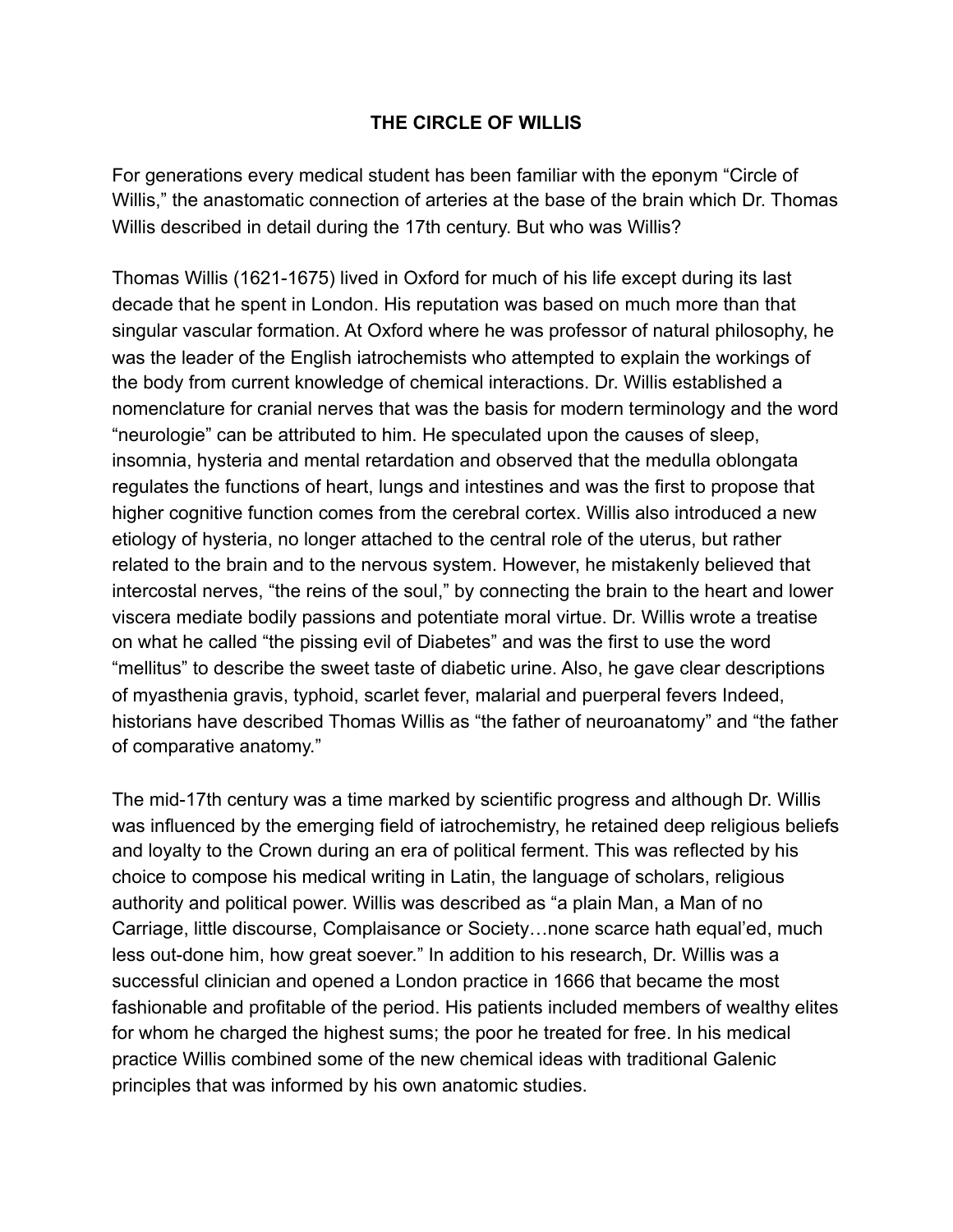During "The Great London Plague" of 1665, Thomas Willis stayed safely out of the capital at a spa in The Midlands that was favored by the Royal family. He took advantage of the time away to write a book about proper treatment of the pestilence. In 2011 I was fortunate to discover a copy at a used book fair, bought it for a pittance, and was eager to learn what the famous doctor had to say. After all, surely no one was better qualified than Thomas Willis to comment upon the management of epidemic plague, even if he stayed out of town during the worst of it. It turned out that the book that I purchased was an English translation first published in 1692, six years after Willis's death, by a "Mr. Flemings" who identified himself as former "Amanuensis and Apothecary to the Doctor." An amanuensis is a kind of secretary who writes down what another person says and this book was based on Willis's writings in Latin as well as from lecture notes. Its full title was *The London Practice of Physick, being the Practical Part of Physick Contained in the Works of the Famous Dr. Willis; Wherein are His Definitions, Descriptions, and Methods of Curing Diseases To which is now added his plain and easie Method for the Preventing and Curing of Plague.*

In the preface Mr. Flemings acknowledged that in his dual role as translator and editor, he'd taken liberties both with content and sequence, adding that "those who understand the Latine Tongue will certainly be better pleas'd to read the Theory at large in the Original, than in the English." He explained his intent as merely to provide a synopsis of the great physician's teachings of "practical" matters, "the larg Theory being omitted." What I didn't initially realize was that in this 1692 edition Flemings had appended previously unpublished comments about plague that had been made by Willis in 1666, the year after the cataclysm, and then added these to the Latin translations that were published in 1685. It seems that after the Great Plague, Willis had composed a brief guide for general consumption which, unlike his other books, was written in plain English. In fact, these plague notes weren't published until 1690, fifteen years after Dr. Willis' death, and then by "F. Hemming" — not by "Mr. Flemings."

In an explanatory note Hemming/Flemings referred to Dr. Willis as "my dear *Master* and best *Friend*" and explained that a former acquaintance had asked his advice about treating plague for a friend who was traveling to Constantinople where the disease was prevalent and at the same time, there was concern that plague might be breaking out among "their Majesties Army in Ireland." Then the apothecary-secretary-translatoreditor-friend recalled "this short tract, which I transcribed from the Doctor's Papers in the Year 1666, being then his Amanuensis; I knew it would far exceed whatsoever I could elsewhere obtain, or pretend to collect upon this Subject." Hemming said that he'd previously resisted suggestions to posthumously publish these plague notes because the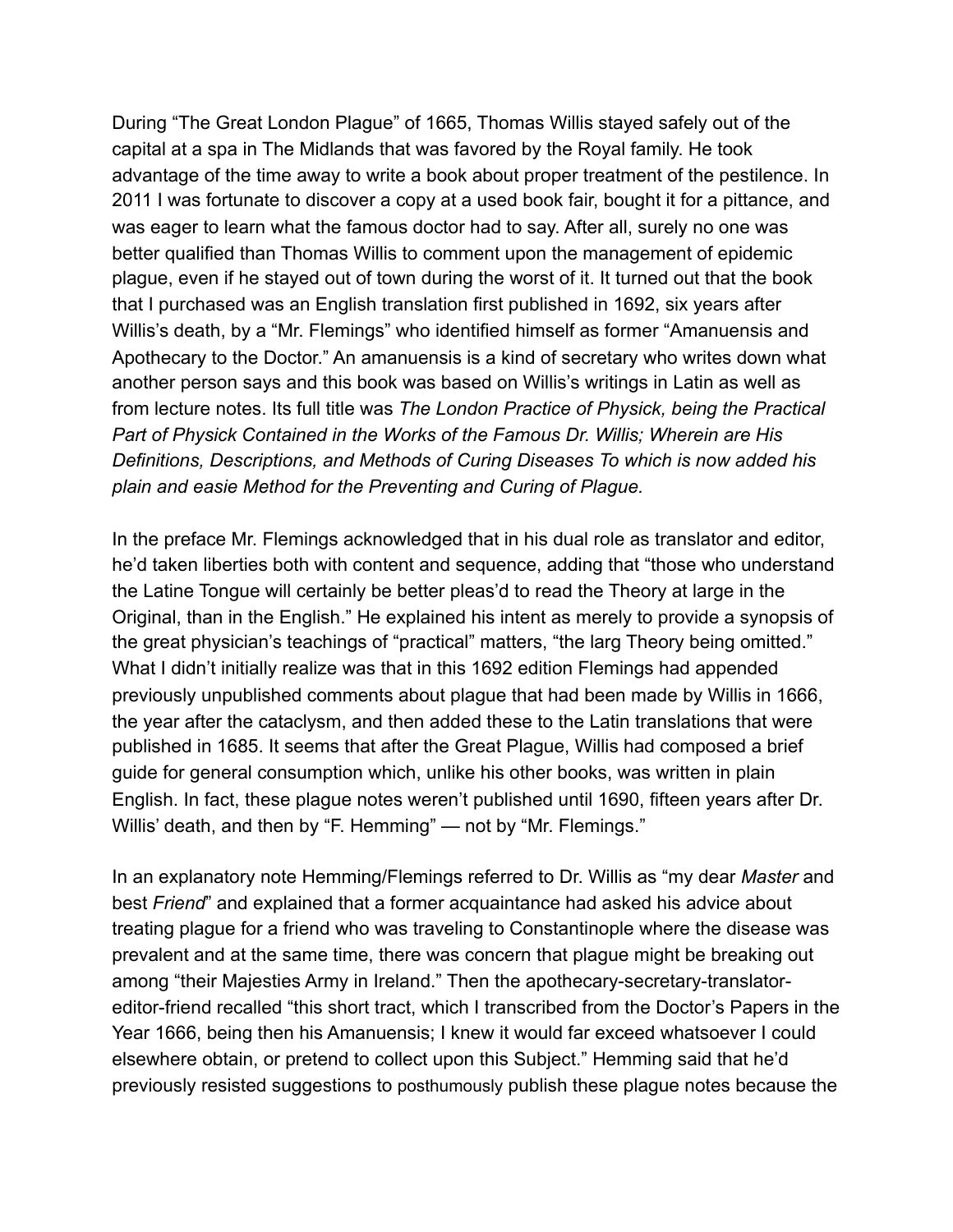master had never completed them, but now he was persuaded by others who'd seen the manuscript to publish lest "that disease [in Ireland] prove Pestilential" and also as "a charitable instruction in cases of great danger, for such as cannot procure the attendance of Physicians."

What follows here are several selections in Dr. Willis's own words that although written about one year after London's Great Plague, were not published until 1690:

Title: *A Plain and Easie Method for Preserving [by God's Blessing] Those That Are Well from the Infection of the Plague and For Curing such as are Infected.*

 *In time of Pestilence, because a Physician cannot easily, or often, be consulted with; Therefore it behoveth all Persons, as well Poor as Rich, to be furnished with Remedies against that Contagious Disease; and certain Rules, or a Method how to use them: Which Method being very plain, and almost the same to all People, consists chiefly in these two Parts, viz. How to Preserve the Whole from taking Infection; and how to cure the Sick that are infected….* 

*Touching the First; though the surest way is to fly from it, yet in regard this cannot be done by all, some Means should be us'd to secure (so far as it is possible) those that are forced to stay by it…..[Every man] may arm himself against the danger of Contagion; Which should be endeavor'd, as well by purifying the Air we breathe, as also by fortifying our selves against taking the Infection at our Nostrils, Mouth or Pores of the Body, which are the chiefest, if not the only parts the Poison creeps in That the Air we breathe in may be wholesome, all Things, that may advance or add to the corruption of it, should be diligently removed; our Houses, and Streets kept clean; all Filth and whatever may cause noisome smells, be taken away; and amongst other things, the smell of Sope-Suds, and Lye, in the washing of Clothes, be avoided….* 

 *Next to the cure of the Air…we must arm ourselves against taking in that Malignity which still remain mixt with it. Now because the Spirits are commonly the first that receive the Infection, We must fortify them, that they may not easily admit the approaches of their Enemy, which when they are in full vigor…as it were keep off at a distance. Therefore, Wine and Confidence are a good Preservative against the Plague; But when the Spirits, through fear, or want of supply, do recede and are*  forc'd to give back, the Enemy enters and first seizeth them and thence gets into the *Blood and Humors; Therefore much fasting and emptiness are bad: But every one*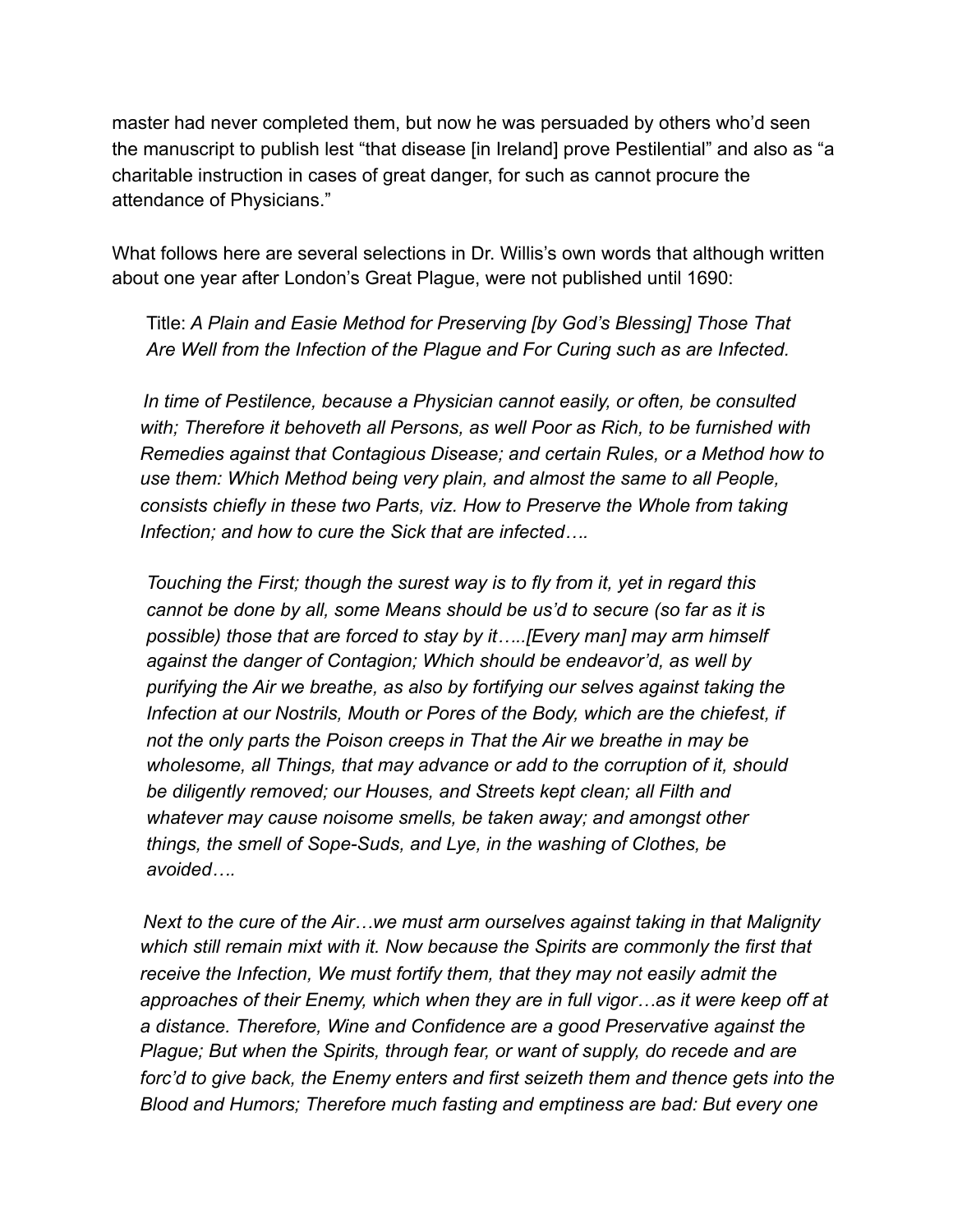*should Eat and Drink at convenient Hours, in such manner and measure, as may always keep the Spirits lively and cheerful, and endeavor to compose his Mind and Affection against fears and sadness.* 

*Also for those that live in an infected Air, that there is a suspicion that they may daily take in some pestiferous Vapours, which fermenting with the Blood and Humours, may insensibly at last break out in the Plague; it may not be amiss, once or twice a week, to take a pretty large Sweats in their Beds; And this to be done, especially if the Party has any occasion whereby he may suspect himself to have been more open to infection, or that he has taken any: After such Sweat he should keep his Chamber the forepart of the day, till the Pores are reduced to be as they were before…*

*Taking of Tobacco in a Pipe; the Smoke of this secures those parts which lye openest, and at once intercepts the Contagion from the Brain, Lungs and Stomach; Nay more than this, it stirs the Blood and Spirits all the Bodyover, and makes them shake off any poisonous Matter that adher'd to them…In the last great Plague, no Tobacco Shop was infected: If 'tis not of so great virtue still*  amongst us, the reason is, because most Men have been accustomed to take it *excessively; wherefore, it is grown so familiar to them that it produceth no alteration when it should be used as an Antidote...Besides the frequent use of Tobacco, which doubtless in time of Plague may be profitable for them that can take it; others, and also Tobacconists, at sometimes should be furnished with something to smell to when they pass through infected Places. Wormwood and Rue, Galbanum, Castor and Vinegar are good….* 

*Concerning Rules of Diet, I need not say much, because such Precepts are commonly known: 'Tis to be observ'd in general, that only wholesome Food should be taken: Very salt Meats, as hang'd Beef, Bacon, Pork, salt Fish, also shell-Fish, most kind of Herbage and raw Fruit should be avoided. The Meals should be moderate, and eaten in due season….These kind of Remedies, and manner of living, ought chiefly to be insisted on as Preservatives against the Plague. Those that are timorous and of tender Constitutions require a support from the use of more means, whereas Persons that are strong, and of a bold temper, have need of the less Remedies. But 'tis not safe for any to be so confident as to dare to converse with infected People, or live in the midst of Contagion without any Antidote at all…*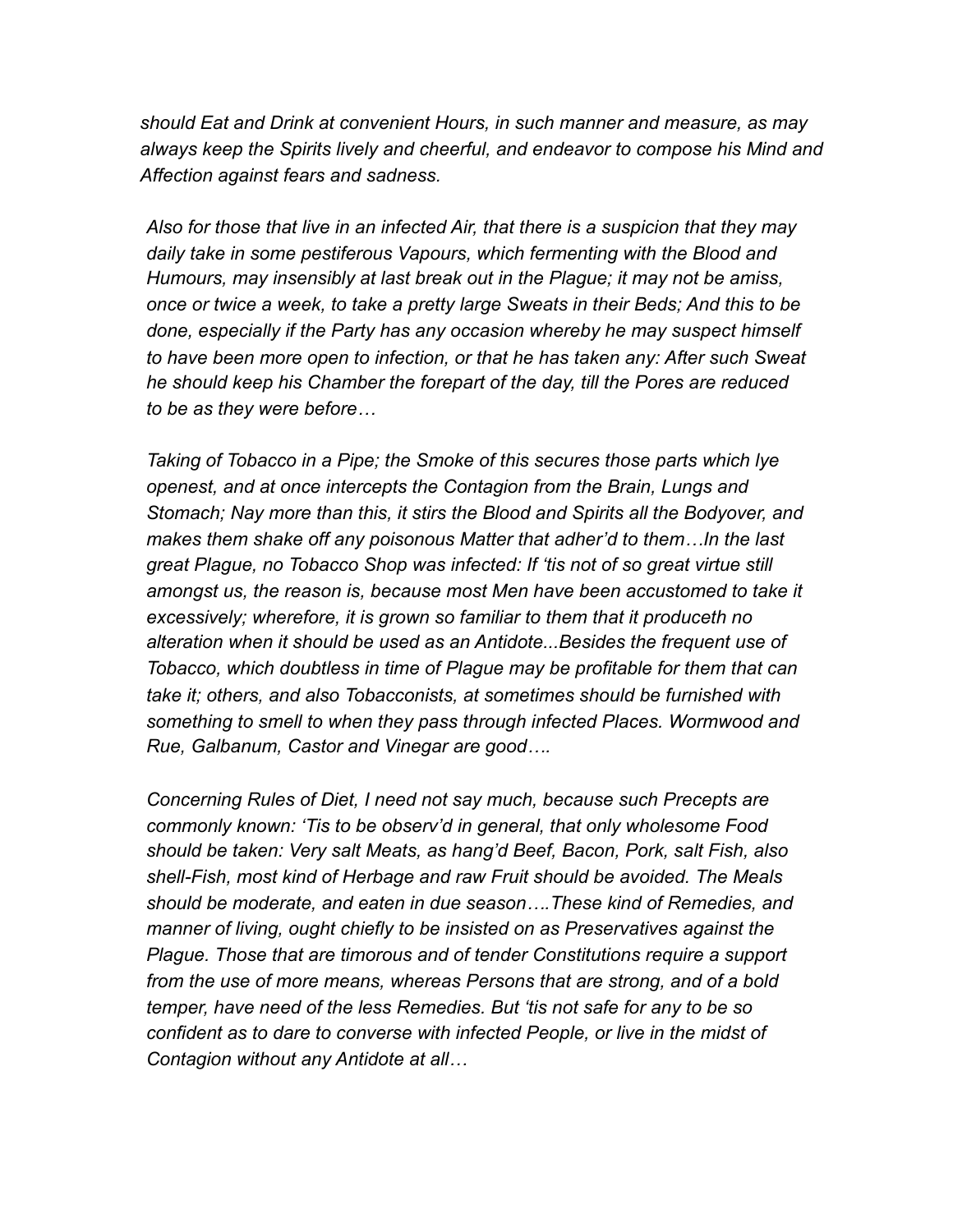In the use of means, caution is to be had, that strong and hot Cordials be not *too often taken, not yet indifferently by all People; for that will inflame the Blood, and make it apt to kindle a Fever, which at such times soon turns to the Plague. The like caution is to be had against immoderate drinking of Wine; though moderate proportion chears and fortifies the Spirits, yet too much greatly disorders them and thereby People are more expos'd to take Infection.*

*Letting of Blood in time of Plague has been observ'd to be very pernicious; so also oft or strong Purging; or the Veins being emptied either way, will readily suck in whatever poisonous Atoms lurk in the outward Pores of the Body, which being admitted become the more prevalent, because the Spirits being depauperated, are less able to subdue or repel them.* 

Although having been published five years after the Great Plague, Thomas Willis's abbreviated manual on plague was intended for popular consumption. Flemings/ Hemming, writing two years later, added his own more expansive recording of his master's words about plague in a second edition of *The London Practice of Physick* ( the first was published in 1685.) This book was intended to be a practical guide for physicians and, although devoid of theory, it had a different tone and emphasis than Willis's earlier manual. According to his "amanuensis," Dr. Willis observed that it wasn't easy to make accurate examinations of plague victims, "for these kinds of sickness do not happen every year, nor when they are rife, is it free for every Physician, who minds his own Health, to visit the Sick with a curious Eye, or to stay long with them, that he may diligently observe every Accident and carefully weigh the Reason of them."

Dr. Willis concluded his chapter on plague by citing the unfortunate example of Henry Sayer, "a Physician very learned and fortunate in Practice," who during a milder epidemic in 1645 "boldly went to visit all sorts of Sick Persons, both poor and rich, any others refusing this Undertaking":

*He daily gave them Medicines, touching Buboes and virulent Ulcers with his own Hand; and so by a diligent, tho dangerous means, cured many of the Diseased. To fortifie himself against the Contagion, before he went to infected Houses, he was want to drink a good Draught of Generous Wine, and after he had gone his Circuit, to repeat the same Antidote. After that he had taken Care a long time of the Sick in this City, without receiving any Injury, as tho he were Plague free; he was sent to Wallingford Castle, where this Contagion violently raged….and there, in a short space, having dared to lye in the same Bed with a*